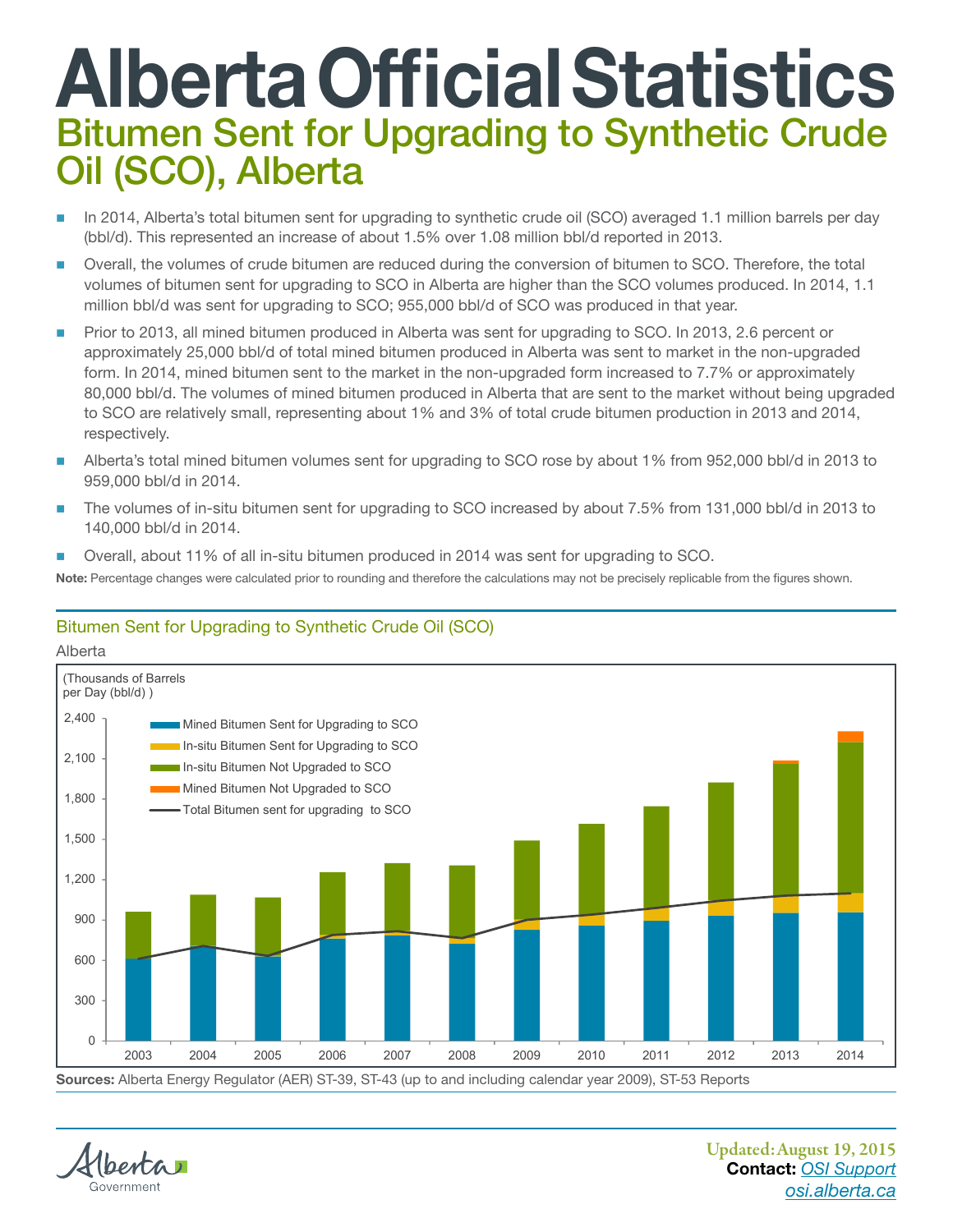| <b>Title</b>                                       | Bitumen Sent for Upgrading to Synthetic Crude Oil (SCO), Alberta                                                                                                                                                                                                                                                                                                                                                                                                                                                                                                                                                                                                                                                                                                                                                                        |
|----------------------------------------------------|-----------------------------------------------------------------------------------------------------------------------------------------------------------------------------------------------------------------------------------------------------------------------------------------------------------------------------------------------------------------------------------------------------------------------------------------------------------------------------------------------------------------------------------------------------------------------------------------------------------------------------------------------------------------------------------------------------------------------------------------------------------------------------------------------------------------------------------------|
| <b>Alternative Title</b>                           |                                                                                                                                                                                                                                                                                                                                                                                                                                                                                                                                                                                                                                                                                                                                                                                                                                         |
| <b>Creator</b>                                     | Energy                                                                                                                                                                                                                                                                                                                                                                                                                                                                                                                                                                                                                                                                                                                                                                                                                                  |
| <b>Category</b>                                    | Energy                                                                                                                                                                                                                                                                                                                                                                                                                                                                                                                                                                                                                                                                                                                                                                                                                                  |
| Abstract*                                          | This Alberta Official Statistic represents Total Bitumen Sent for Upgrading to Synthetic Crude<br>Oil (SCO) in Alberta.                                                                                                                                                                                                                                                                                                                                                                                                                                                                                                                                                                                                                                                                                                                 |
| <b>Full Description</b>                            | The Alberta Official Statistic represents Total Bitumen Sent for Upgrading to SCO in Alberta.<br>It reports mined bitumen sent for upgrading to SCO, mined bitumen not sent for upgrading<br>to SCO, in-situ bitumen sent for upgrading to SCO, total bitumen sent for upgrading to SCO,<br>and in-situ bitumen that is not upgraded to SCO. Total volumes of bitumen reported in this<br>Alberta Official Statistic are consistent with total crude bitumen production volumes reported<br>in the Total Bitumen Production Alberta Official Statistic.                                                                                                                                                                                                                                                                                 |
|                                                    | Starting in 2003, some in-situ volumes started to be sent for upgrading to SCO.                                                                                                                                                                                                                                                                                                                                                                                                                                                                                                                                                                                                                                                                                                                                                         |
|                                                    | Prior to 2013, all mined bitumen produced in Alberta was sent for upgrading to SCO. In 2013,<br>some mined bitumen was sent to market in the non-upgraded form.                                                                                                                                                                                                                                                                                                                                                                                                                                                                                                                                                                                                                                                                         |
|                                                    | All historical data are taken from the Alberta Energy Regulator's (AER) reports.                                                                                                                                                                                                                                                                                                                                                                                                                                                                                                                                                                                                                                                                                                                                                        |
| <b>Time Coverage</b><br>YYYY-MM-DD -<br>YYYY-MM-DD | 2003-01-01 to 2014-12-31                                                                                                                                                                                                                                                                                                                                                                                                                                                                                                                                                                                                                                                                                                                                                                                                                |
| <b>Spatial Coverage</b>                            | Alberta                                                                                                                                                                                                                                                                                                                                                                                                                                                                                                                                                                                                                                                                                                                                                                                                                                 |
| <b>Data Source</b>                                 | Alberta Energy Regulator (AER) ST-39, ST-43 (up to and including calendar year 2009), ST-53<br>Reports.                                                                                                                                                                                                                                                                                                                                                                                                                                                                                                                                                                                                                                                                                                                                 |
| <b>Risk Considerations</b>                         |                                                                                                                                                                                                                                                                                                                                                                                                                                                                                                                                                                                                                                                                                                                                                                                                                                         |
| <b>Usage</b><br><b>Considerations</b>              | All production data reported in this Alberta Official Statistic is reported by the Alberta Energy<br>Regulator (AER). The data are obtained by the Department of Energy (DOE) from AER's<br>reports, and converted from cubic metres to barrels at the DOE, using the conversion factor of<br>1 cubic metre = 6.29295 barrels. Mined bitumen volumes data are taken from ST-39 Reports<br>(Alberta Mineable Oil Sands Plant Statistics Monthly Supplement). ST-39 is a monthly report.<br>In the past mined bitumen production was also reported in the Energy Utilities Board (EUB)/<br>Energy Resources Conservation Board (ERCB) ST-43 Reports (Alberta Mineable Oil Sands<br>Plant Statistics Annual Report). ST-43 Reports have been discontinued; the final ST-43 Report<br>included data up to and including calendar year 2009. |
|                                                    | Starting in 2003, some in-situ volumes from Suncor, and subsequently volumes from Nexen<br>started to be sent for upgrading to SCO.                                                                                                                                                                                                                                                                                                                                                                                                                                                                                                                                                                                                                                                                                                     |
|                                                    | Prior to 2013, all mined bitumen produced in Alberta was sent for upgrading to SCO. In 2013,<br>some mined bitumen was sent to market in the non-upgraded form.                                                                                                                                                                                                                                                                                                                                                                                                                                                                                                                                                                                                                                                                         |
|                                                    | To calculate Mined Bitumen Production/Bitumen Sent for Upgrading to SCO, mined<br>1)<br>bitumen production volumes are taken from ST-39 Reports. Since ST-39 reports annual<br>mined volumes in cubic metres, the data has to be converted to barrels per day. This is<br>done by dividing the ST-39 data by either 365 or 366, depending on whether the year<br>under consideration is a leap year or not. The resulting volume is then multiplied by<br>6.29295 to convert cubic metres to barrels.<br>Bitumen production from all producers included in the reports, except for Imperial Kearl,                                                                                                                                                                                                                                      |
|                                                    | is included in the calculation of mined bitumen sent for upgrading to SCO.                                                                                                                                                                                                                                                                                                                                                                                                                                                                                                                                                                                                                                                                                                                                                              |

Metadata is an important component of the Alberta Official Statistics.